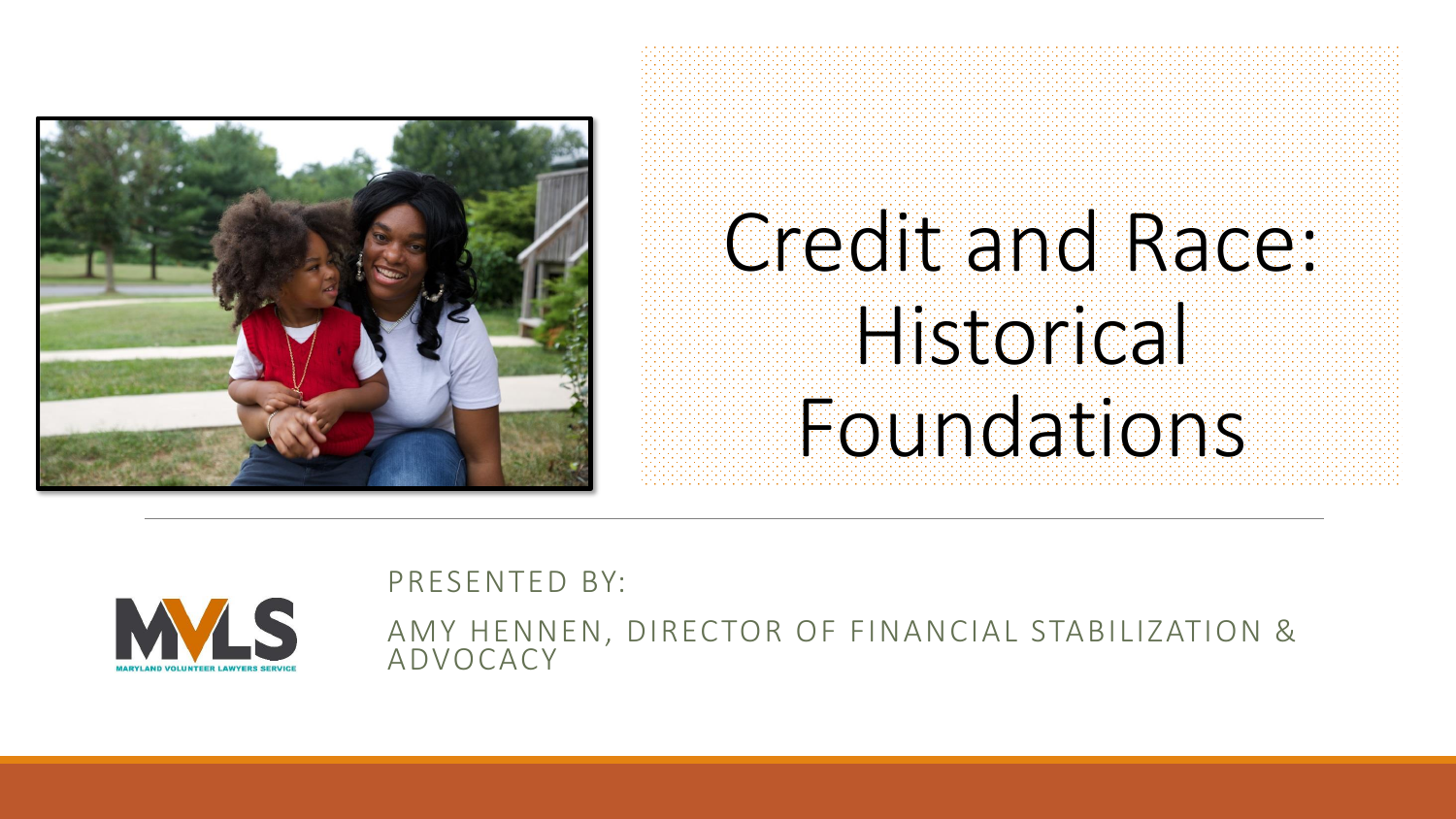

[This Photo](https://commons.wikimedia.org/wiki/File:Sharecropper) by Unknown Author is licensed under [CC BY-SA](https://creativecommons.org/licenses/by-sa/3.0/)

## The Foundational Policies

**The Compromise of 1877 and Jim Crow laws**: A betrayal of the post Civil War promises to Black Americans that led to a system of racist laws and relegated Black people to the status of second-class citizens throughout much of the country.

**Sharecropping**: A legal means of keeping Black people tied to the property of white landowners, working under harsh and exploitative conditions.

#### **Residential Segregation based on Race:**

- $\triangleright$  Baltimore was the first U.S. city to pass a residential segregation ordinance (1911) that limited the places blacks could live.
- De facto Segregation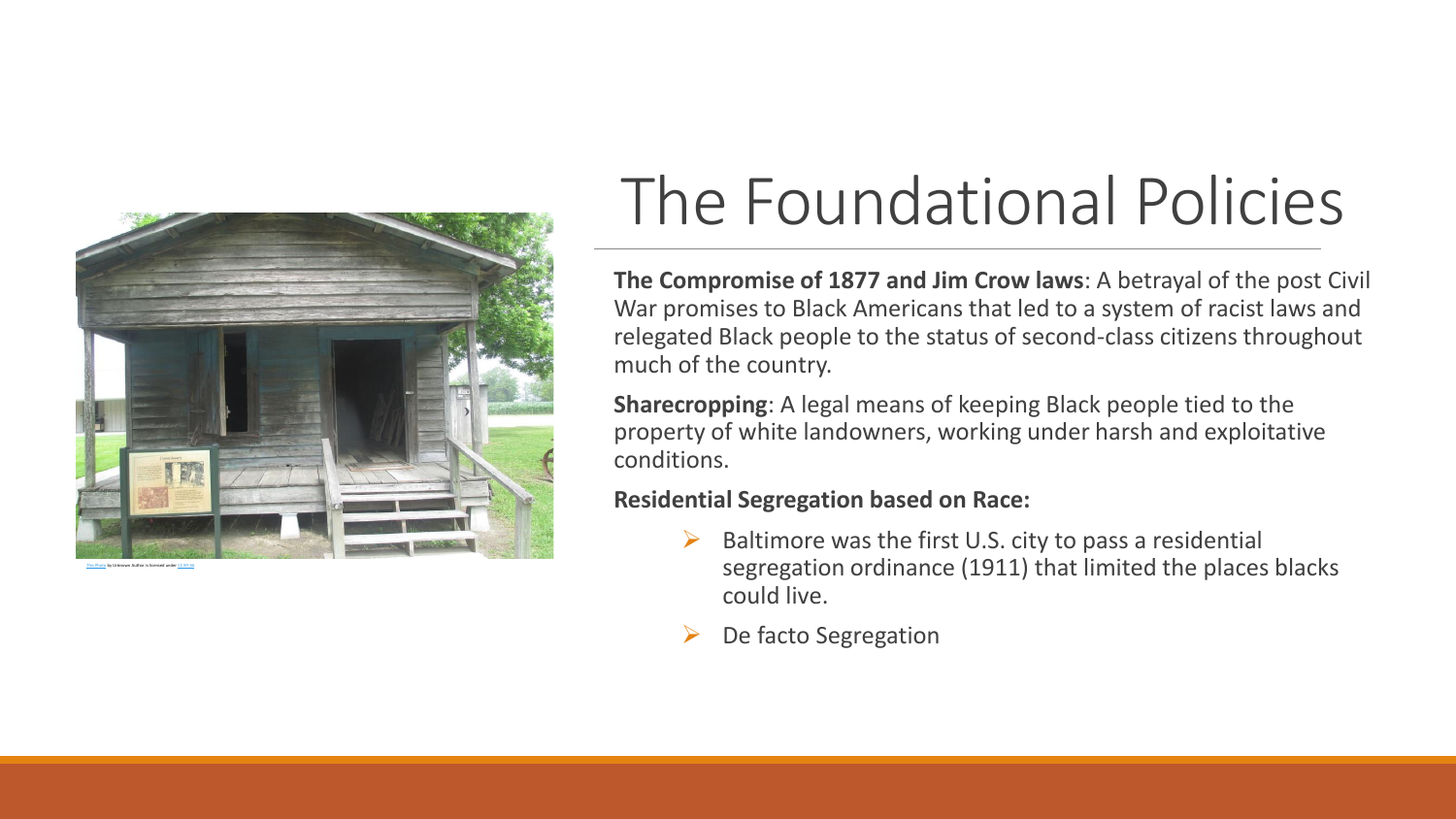

### The Policies Institutionalized

**Redlining**: The federal government almost ensured that Black people could not take advantage of programs designed to expand homeownership and financial prosperity.

**Blockbusting**: Speculators used fear-mongering, manipulation, and predatory behavior to sell homes to Black people at inflated prices.

**Contract-Buying**: Black people were defrauded by white contract-sellers who used the promise of homeownership to  $S$ tholo by Unknown Author is licensed under [CC BY-NC-ND](https://creativecommons.org/licenses/by-nc-nd/3.0/) **Contracts.** The photo by Unknown Author is licensed under CC BY-NC-ND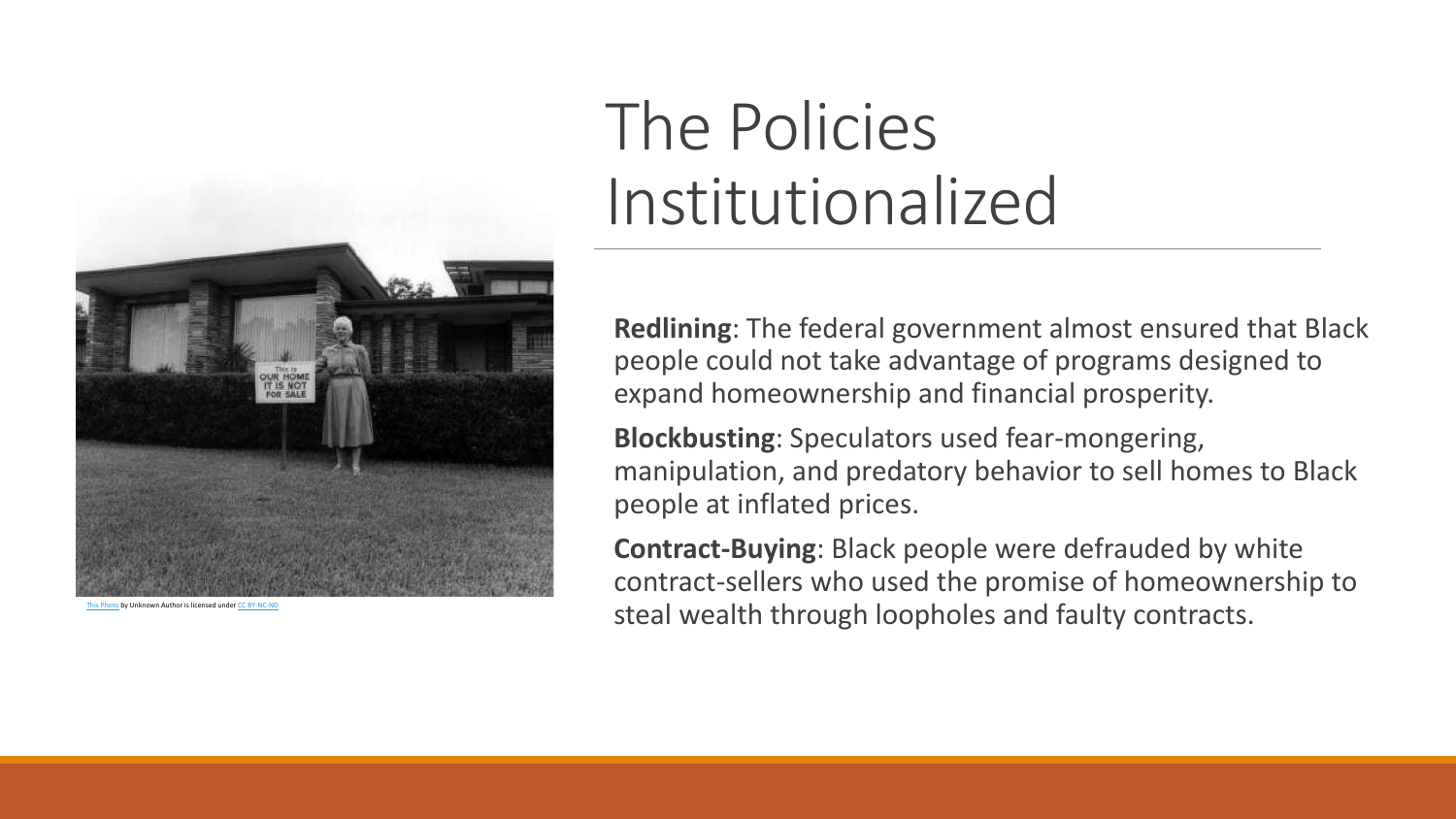![](_page_3_Picture_0.jpeg)

## The Policies Institutionalized (cont.)

The Fair Housing Act, passed in 1968 which sought to ban housing discrimination and dismantle segregation. However, failure to enforce its provisions has allowed black Americans and other minorities to continue to experience housing inequalities.

**Reverse-Redlining (Financial Redlining):** targets low-income neighborhoods that are under-banked, everyone is charged higher rates to borrow money regardless of credit history, income or ability to repay.

- ➢Subprime Loans
	- ❖Loans for those with less-than-perfect credit or risky loans offered to people with low credit scores.
- ➢Predatory Lending
	- ❖Inflated fees, costs, interests, strips equity
	- ❖Loans were unfair, fraudulent, or deceptive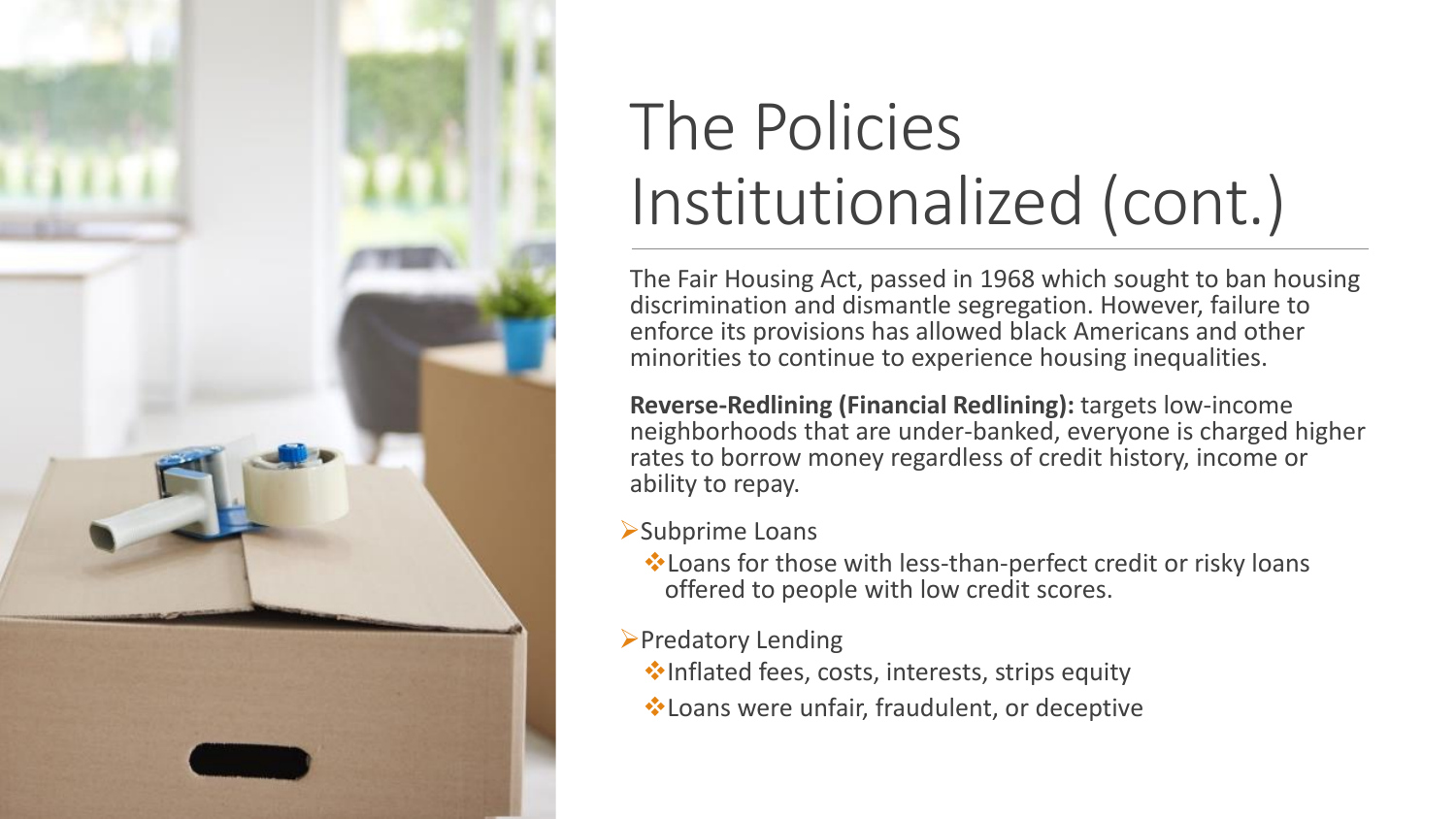### Consumer

Banking Deserts = Debt Collection Oasis

Costly credit options

- Debt collectors extract 5 times more judgments against black communities than white communities
- September 2019
	- Black families averaged \$8,554 in debt
	- And they pay more for debt
		- approx. \$735/yr in interest on every \$10,000
		- Approx. \$514/yr for white families.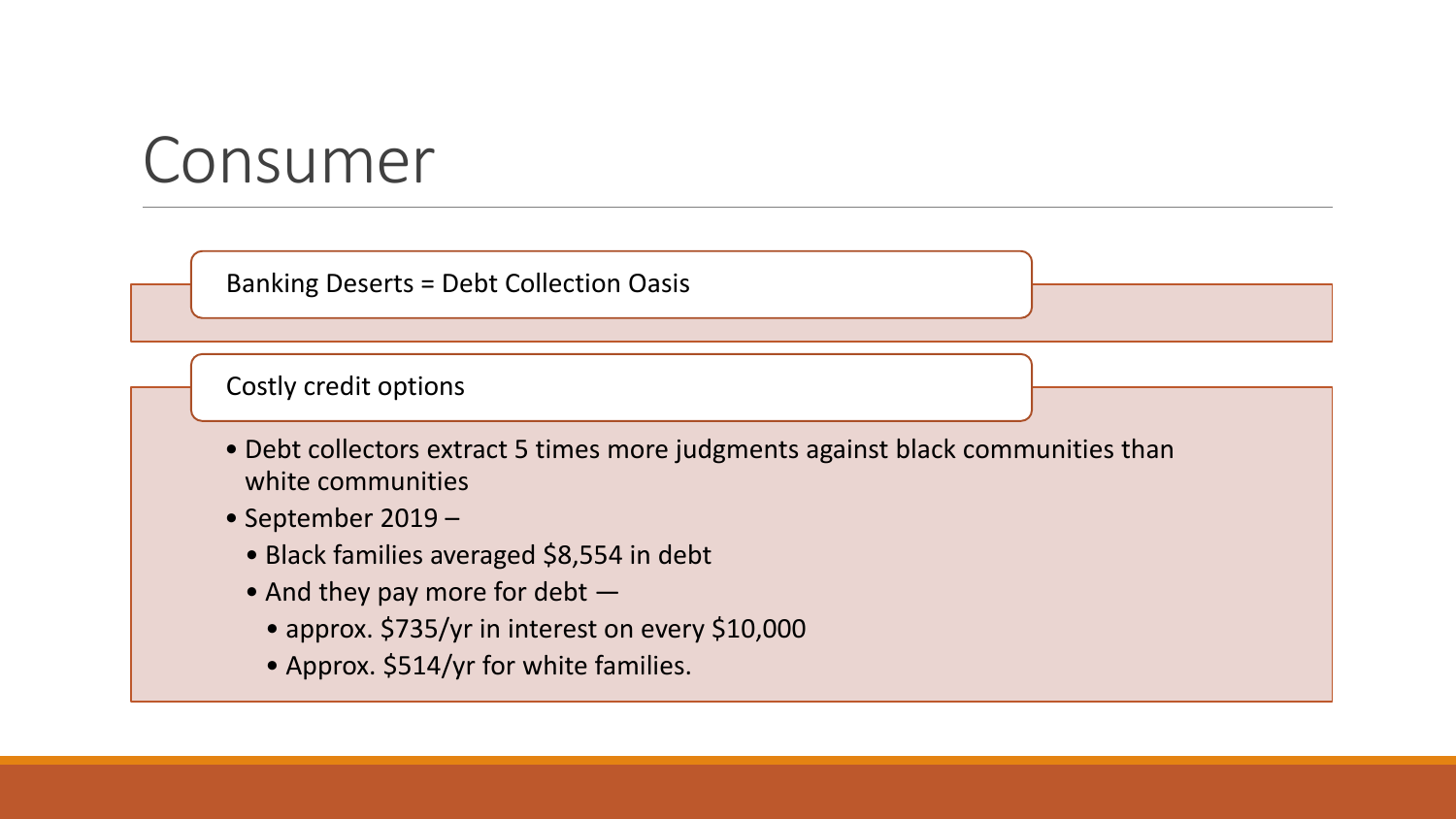#### Consumer Banking

➢Two banking industries:

- ➢First is regulated and heavily subsidized.
- ➢Second is unregulated, costly and predatory

➢Nearly half of black households have limited access to retail banking services or none at all.

➢60% of blacks are unbanked or underbanked to 3% white unbanked 15% underbanked

- $\triangleright$  Black customers with bank accounts pay more
	- **❖ \$190 more for a checking account**
	- ❖Higher bank fines and harsher punishment,
- ➢ Because they have less access to conventional banks and the mortgage market, many black families are forced to rely on the predatory second banking industry with high interest alternatives
	- ❖ payday lenders, title lenders, and fringe banks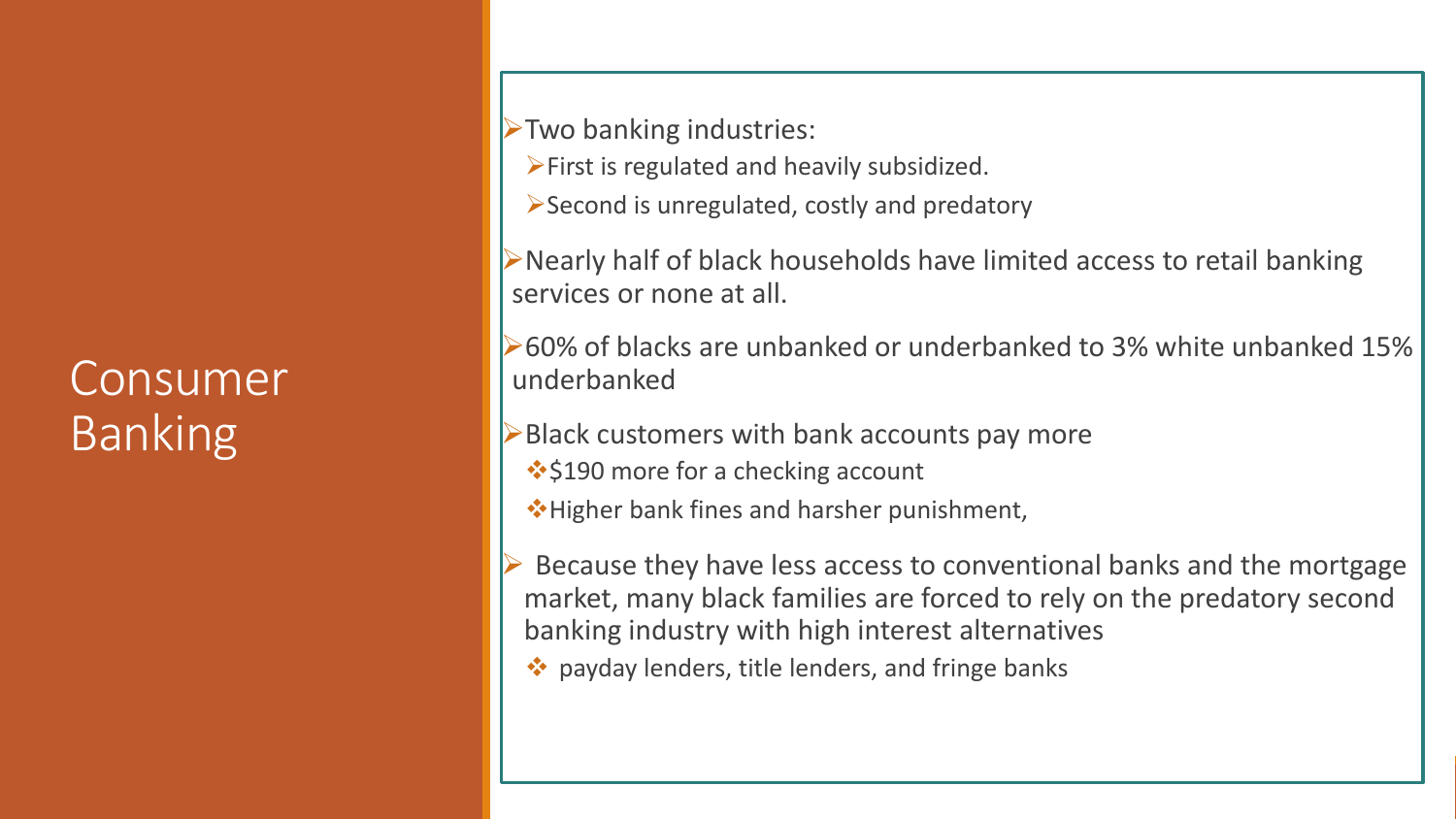Consumer Banking Continued

 $\triangleright$  Black customers with bank accounts pay more ❖\$190 more for a checking account

❖Higher bank fines and harsher punishment,

Because they have less access to conventional banks and the mortgage market, many black families are forced to rely on the predatory second banking industry with high interest alternatives

❖ payday lenders, title lenders, and fringe banks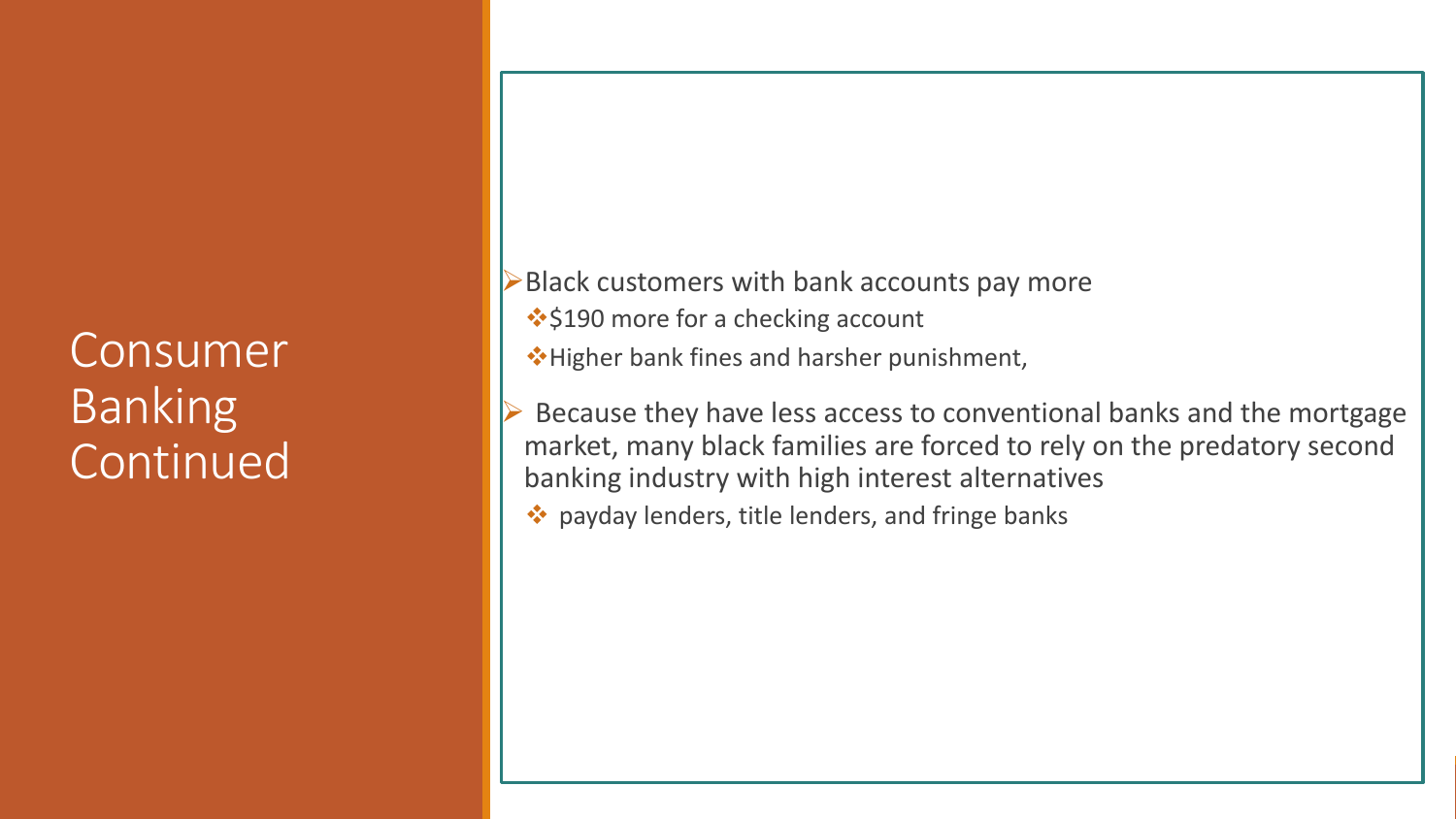### Medical Debt

#### Share with medical debt in collections

| <b>15%</b>     | 13%                  | <b>17%</b>              |
|----------------|----------------------|-------------------------|
| $\mathsf{All}$ | White<br>communities | Communities<br>of color |

#### Median medical debt in collections

| \$797 | <b>S758</b>                     | <b>S854</b> |
|-------|---------------------------------|-------------|
| All   | White<br>communities s of color | Communitie  |

#### Share without health insurance coverage

| <b>12%</b> | 9%                   | 18%                     |
|------------|----------------------|-------------------------|
| All        | White<br>communities | Communities<br>of color |

![](_page_7_Picture_7.jpeg)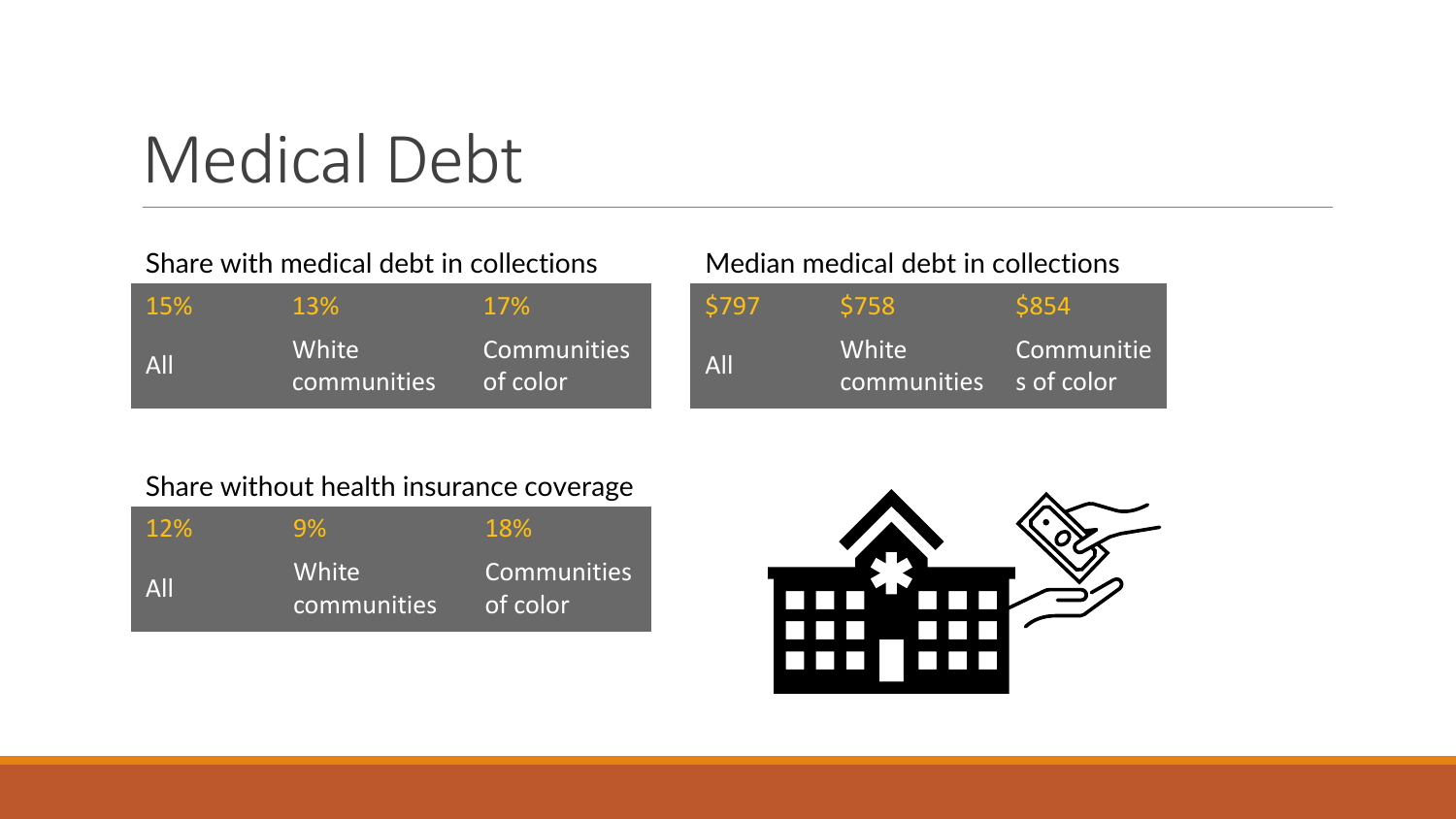### Collection Actions

Average client – Consumer Protection Project clinic

African American woman earning less than half the Maryland median income. She is in her early 40s, does not have a college degree, and she is caring for at least one child or parent at home.

Clients at the clinic

92% black

Debt collection on cases average \$700 or less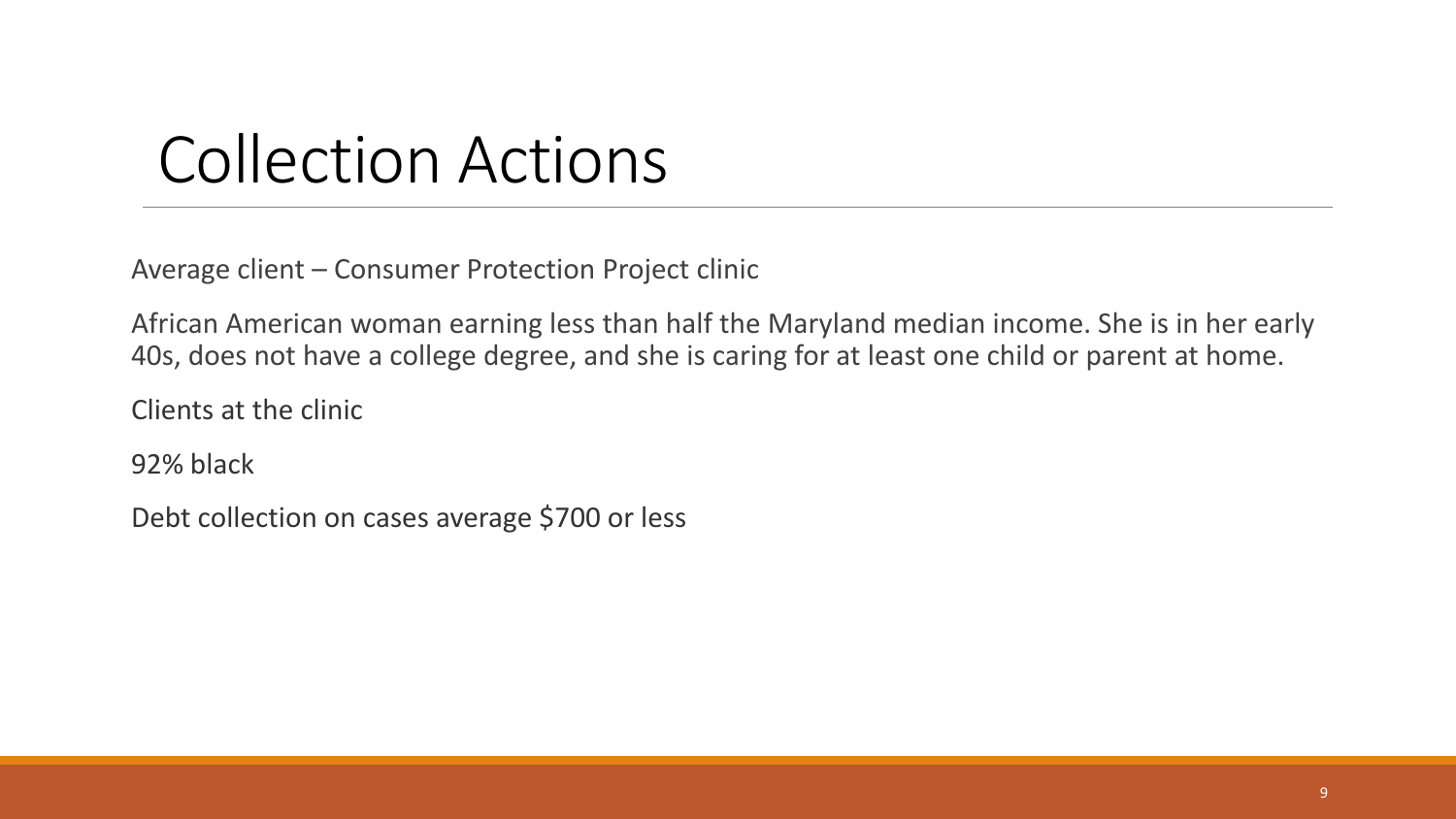#### What Makes a Credit Score

![](_page_9_Figure_1.jpeg)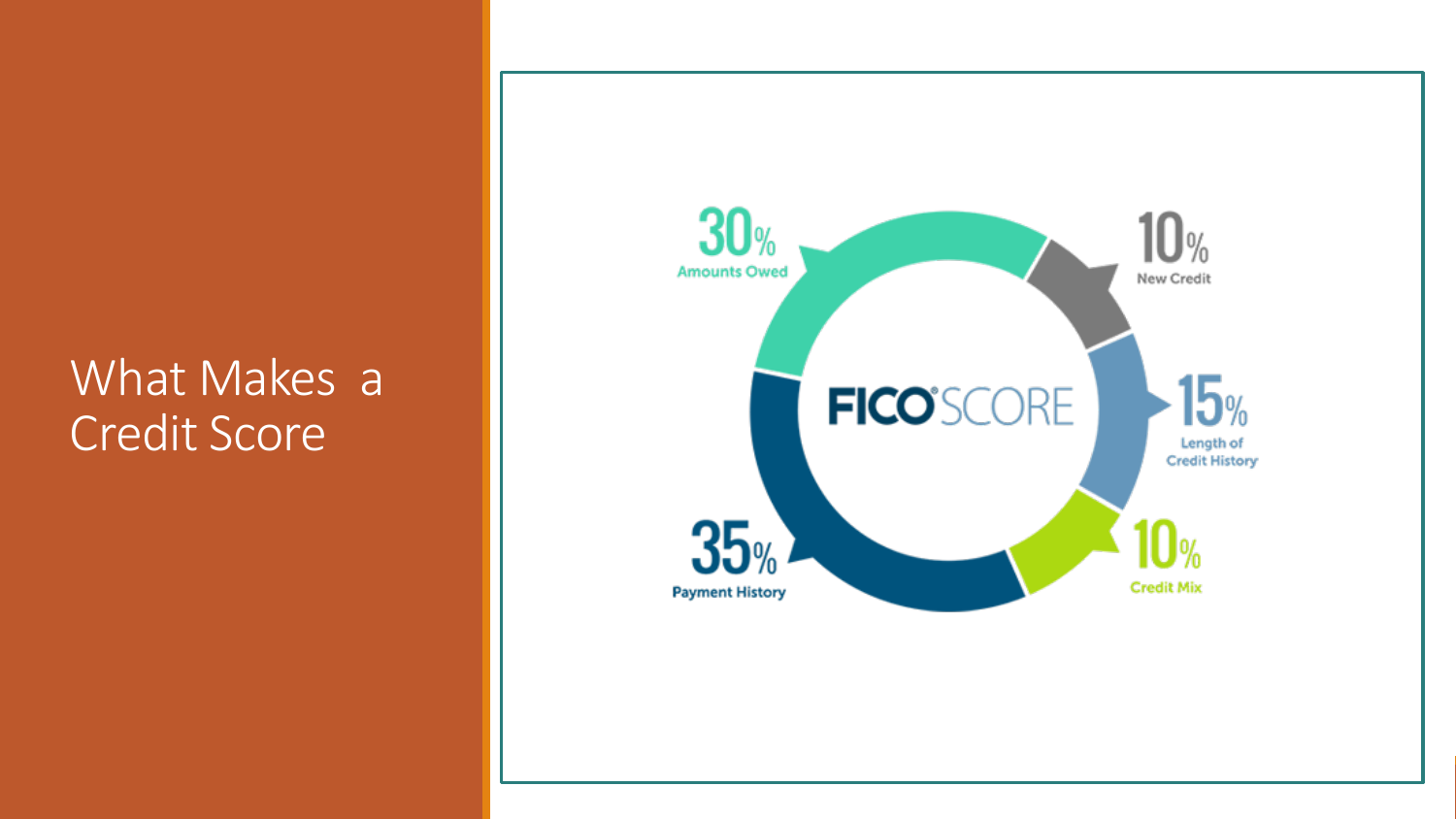### Access to Credit

➢ Credit Scores Over 700

- $\triangleright$  White families 51.1%
- ➢Black families 20.6%

➢From the Urban Institute Housing Finance Policy Center Research Report: